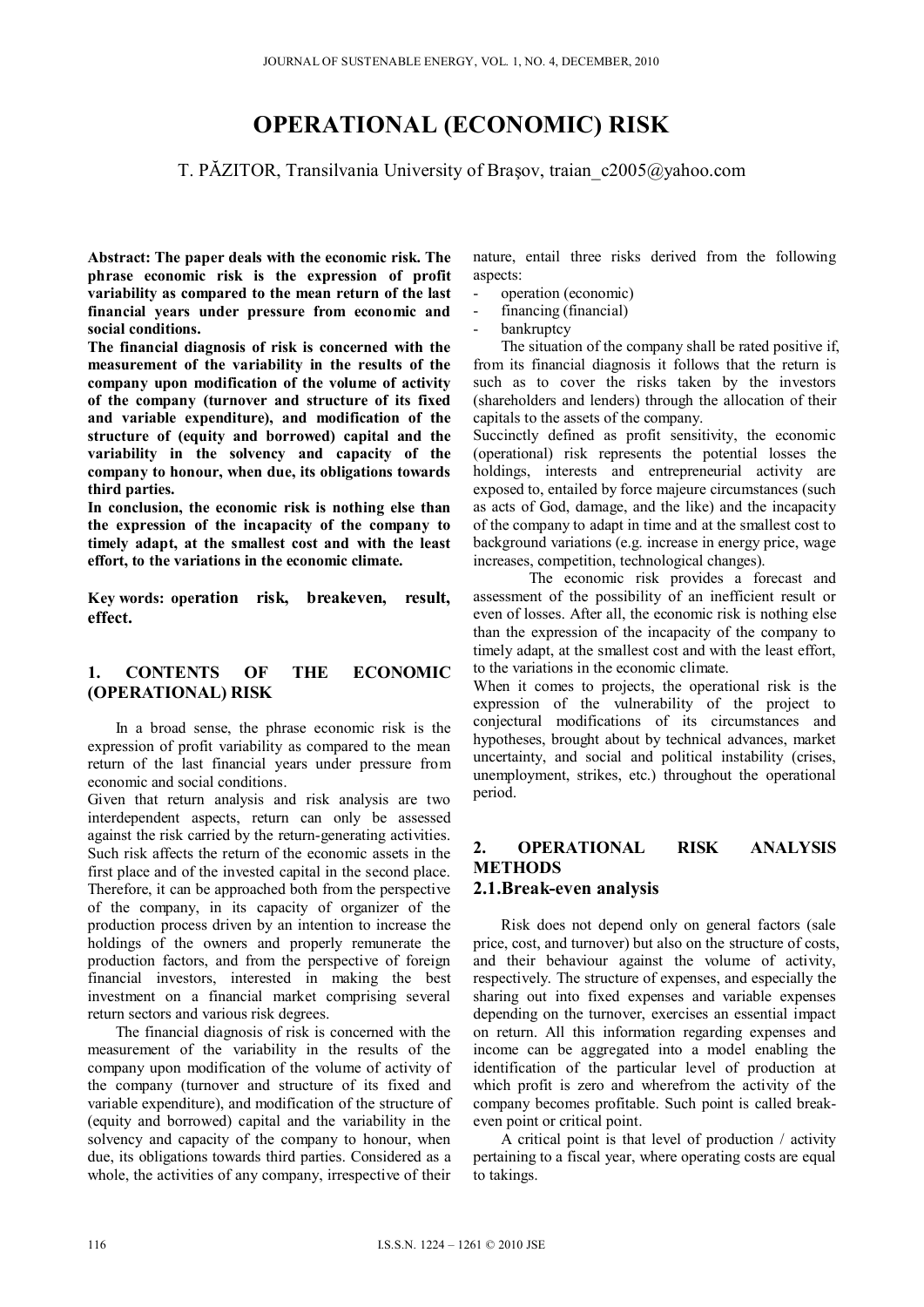It is calculated as physical or value units (break-even point) and can be completed with a more efficient concept: flexibility.

Irrespective of the calculation modality, production expenses must be broken down as variable (proportional to the volume of activity) and fixed, element which makes the analysis more difficult, since no such classification can be found in the accounting documents.

Variable expenses are directly proportional to the production level and generally refer to: raw materials and direct materials, wages of the directly productive personnel, etc.

Fixed expenses are independent of the level of the activity, are made to ensure a normal running of the company, being paid even in the absence of a turnover (water, electricity, upkeep, administrative staff, amortization expenses etc.). This classification needs considering from a temporal perspective, as in the long term all expenses are deemed variable and only in the short term part of them are variable and part fixed.

The operational risk is especially dependent on the amount of fixed expenses, the same amount of fixed expenses being much better absorbed by a higher turnover. The importance of the fixed expenses cannot be assessed and expressed as an absolute value, but only against the margin generated by the company, as there are sectors, such as that of services, where the  $\mu$ turnover / purchase" ratio is very high, therefore fixed expenses are much more easily absorbed through the turnover.

The critical point analysis (break-even point, standstill, balance point) features differentiations in the case of mono-productive companies as compared to companies manufacturing a varied range of products.

For mono-productive companies, the break-even point is determined on the basis of two hypotheses, namely:

- $a$  unit variable cost  $(v)$  constant against the increase in the volume of production. This means that, irrespective of the physical volume of sold production (Q), variable expenses per product unit are constant but the total volume of the same varies instead (VE)
	- $VE = v \times Q$
- the hypothesis of constancy of the unit sale price (p) irrespective of the volume of sold physical products (Q). In other words, the market absorbs the entire production at the same price:

$$
- \quad T = p \times Q
$$

Based on these hypotheses, the linear break-even point represents the physical volume of the sold production covering the overall expenses (fixed expenses + variable expenses), and the operational result is null, being calculated by the following formula:

$$
Q_{BP} = \frac{FE}{p - v} \tag{1}
$$

where:

 $Q_{BP}$  = physical volume of the production sold to reach the break-even point (BP);

 $p - v =$  unit margin over variable expenses ( $M_{VE}$ ) or the gross margin accrued on product unit

$$
Q_{BP} = \frac{FE}{M_{VE}} \tag{2}
$$

The graphic representation of the break-even point in the case of mono-productive companies is shown in figure 1.1.



**Fig. 1.1. Linear critical point** 

The graph in figure 1.1. gives the manager the possibility to analyze profit stability. The following conclusions are reached:

- In  $O_{BP}$  the company has neither profit nor loss. The closer the company is to its critical point, the higher the instability of profit. When the activity level expressed by the turnover (T) is close to the critical point, a small variation in the turnover brings about a high variation in profit.
- When  $Q < Q_{BP}$  costs exceed the turnover, and the company is working at a loss.
- When  $Q > Q_{BP}$  costs are being compensated by a turnover sufficiently high as to yield profit. The higher the production (Q) is as compared to this critical point, the more profit shall increase including the gross unit margins related to additional sales (fixed expenses are have already been absorbed by the sales achieved up to the zero point).

In order to determine the break-even point as value units, in the case of mono-productive companies the break-even point expressed as physical units  $(Q_{BP})$  is multiplied by the unit sale price (p) according to the following formula:

$$
p \times Q_{BP} = \frac{FE}{M_{VE}} \times p
$$
  
\n
$$
T_{BP} = Q_{BP} \times p
$$
\n(3)

where:  $p$  – sale price

 $T_{BP}$  – turnover corresponding to the break- even point

 $M_{VE} = p - v$  (margin of the unit variable cost). For the units manufacturing and marketing a varied range of products, the value break-even point for the entire activity of the company, established on the basis of the profit and loss account, features the following pattern:

$$
T_{BP} = \frac{FE \text{ (absolute)}}{\text{rv}} \tag{4}
$$

where  $rv$  – the weight of variable expenses in the turnover  $(rv = VE/T)$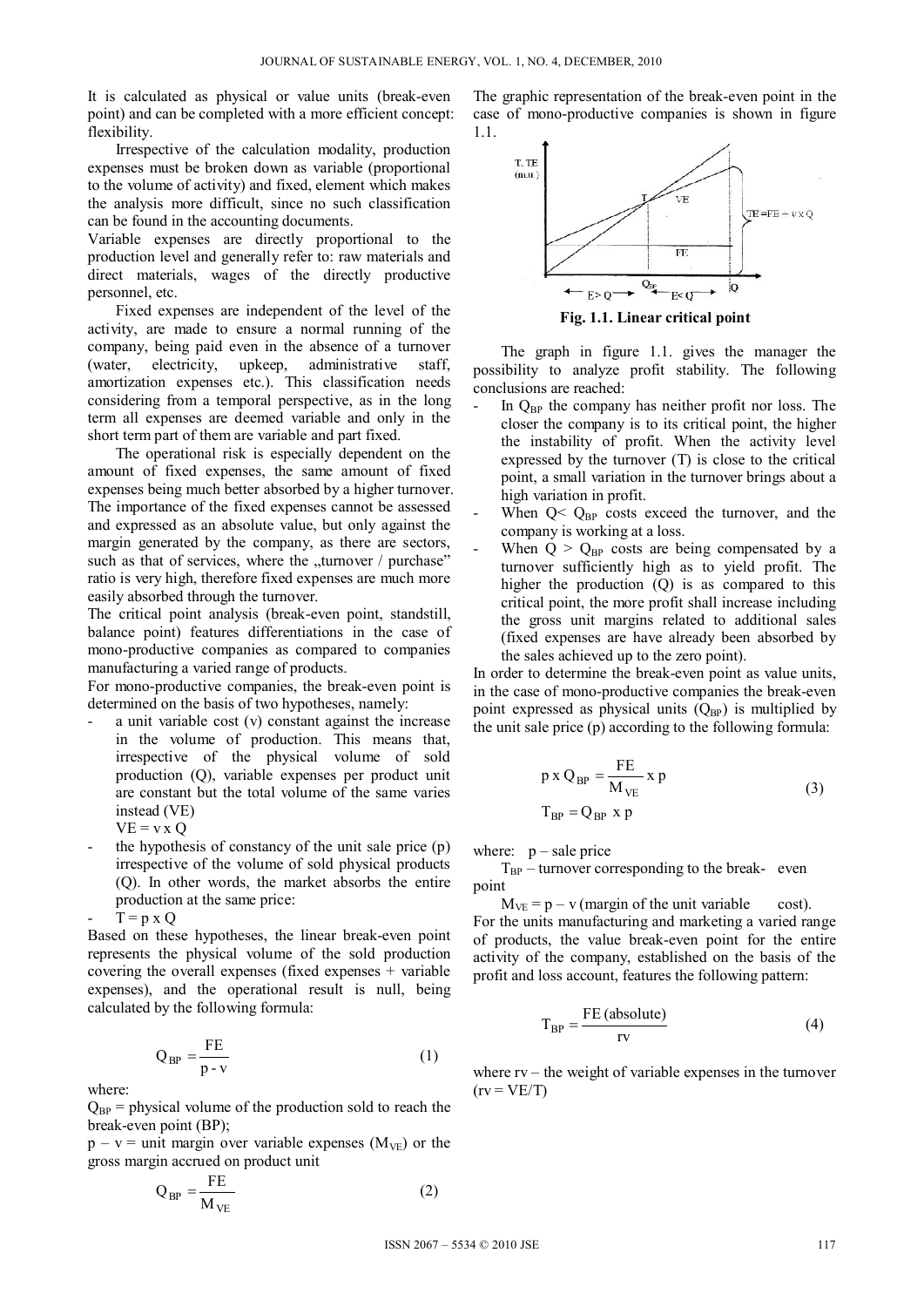### **2.2. Methods based on the break-even point pattern**

The assessment of the operational risk starting from the break-even point pattern can be achieved by three methods:

- on the basis of the degree of exploitation of the production capacity corresponding to the critical point, which directly expresses the operational risk  $(R_{BP})$ :

$$
R_{BP} = \frac{T_{BP}}{T_{real}} \times 100
$$
 (5)

The higher this ratio is, the higher the risk, and vice versa.

based on the security index  $(I<sub>S</sub>)$ , which highlights the security margin of the company:

$$
I_S = \frac{T_{\text{real}} - T_{\text{BP}}}{T_{\text{real}}}
$$
 (6)

The higher the index, the higher the security margin of the company and a high  $I<sub>S</sub>$  indicates a low operational risk.

through an indicator of the position to the break-even point:

$$
\alpha = T_{\text{real}} - T_{\text{BP}} \text{ or } \alpha' = \frac{T_{\text{real}} - T_{\text{BP}}}{T_{\text{BP}}} \tag{7}
$$

where

 $\alpha$  - absolute position to the break-even point

 $\alpha'$  – volatility coefficient.

The absolute position  $(\alpha)$  also known as absolute flexibility is indicative of the ability of the company to adapt its production to market demand. It is desirable that this indicator be as high as possible, in order to point out a high flexibility of the company, and a low operational risk, respectively.

The relative position indicator  $(\alpha')$ , also called volatility coefficient, has high values when there is a minimum risk. It has the same informational value as the absolute flexibility.

Based on statistical research, it was concluded that, depending on the position of turnover to the critical point, we can be talking about the following states characteristic of a company:

- the unstable state determined by situations when the turnover is situated by up to 10% above the breakeven point.
- the relatively stable state, determined by situations when the turnover is by 10-20 % higher than the break-even point
- the comfortable state, determined by situations when the turnover is by more than 20 % higher than the break-even point.

The above discussion on the break-even analysis was based on simple equations and graphs with rectilinear representations, which involves the following premises: (1) prices are constant; and (2) once the fixed costs are established, the unit variable costs are also constant. These hypotheses are often reasonable for companies with a well-established position on the market and mature markets, but they do not generally apply to newlyestablished small business, created to place on the market new goods or services.

If we adopt the idea of non-linearity between variable expenses and turnover, it will be observed that there are several break-even points. In such cases, a non-linear analysis of the break-even point is required.

This non-linear variation in production costs and sales determines two critical points (figure 1.2). In the nonlinear pattern presented hereinafter, the sale price can have a decreasing evolution as compared to the turnover, the increase in the volume of sales being achieved through increasingly discounts. The variation in turnover determines a decrease in expenses over the first segment of the variation interval (BP1, BP2) and a marked increase over its last segment.

Under these circumstances, two break-even points shall result (BP1 and BP2). Between the two critical points, it is obvious that the activity of the company is profitable. It is estimated that the highest return is obtained when the turnover  $(Q<sub>opt</sub>)$  is situated in a point where the marginal cost is equal to the marginal income. In the graph, the gradient of the curve of total costs (tg  $\alpha$ ) corresponds to the marginal cost, and that of the total income measures the marginal income.

The marginal cost is the expression of the increase in the total cost required to obtain the last product, or series of products.



**Fig. 1.2. Non-linear critical point** 

The gradient of the total cost curve, representing the derivative of the production cost function against production, corresponds to the marginal cost  $(C_m)$ :

$$
C_m = \frac{dTC}{dQ} \tag{8}
$$

However, there is not only a marginal cost which corresponds to each production unit, but also a marginal cost and a marginal income obtained from the sale of the last production unit. The marginal income  $(V_m)$ , being a derivative of total takings (T) against sold quantity, measures the gradient of the total income curve.

$$
V_m = \frac{dT}{dQ}
$$
 (9)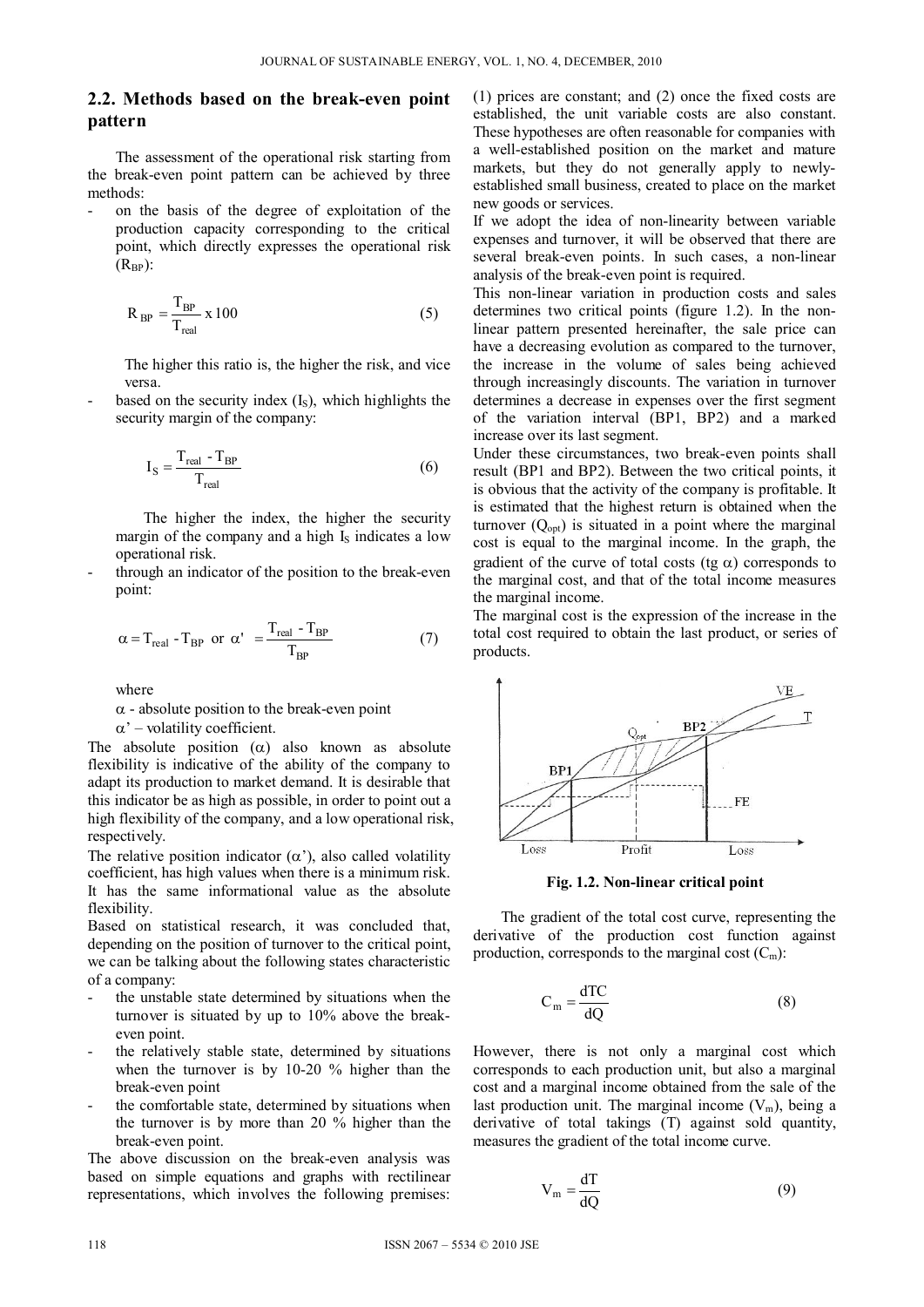When the two gradients become identical, the deviation between the two curves shall be maximal and the total profit  $(P_t)$  shall reach the maximum value in point  $Q_{\text{out}}$ . The total profit can be calculated by the following formula:

 $P_t = T$  corresp.  $Q_{opt} - TC$  corresp.  $Q_{opt}$ 

The analysis of the linear break-even point provides interesting management information from the perspective of economic calculation, but less pertinent under the aspect of the economic reality, considering that it supposes a limited demand at a fixed price and also constant return, and the horizon it considers is short and does not generate modifications in the structure of production.

Despite all these limitations, the break-even point calculation can be used by the company management for the following reasons: it provides information on the minimum level of activity required to obtain profit; it is an useful instrument in decision-making related to investments for new products, and investments of the modernization or extension of the company; it offers explanations regarding the deviations between forecasts and achievements.

### **2.3.Sensitivity of the result in relation to the activity level**

The measure of the risk is given not only by the distance to the critical point, but also by the rapidity in reaching the critical point which is pointed out by the operational leverage, which is a component of the global risk.

The global risk of the company is an expression of the sensitivity of the net result (operating profit) in relation to turnover and is expressed as a global flexibility coefficient CFg (also called Degree of Combined Leverage: DCL), interpreted as the product of other three coefficients:

$$
CF_g = \frac{\frac{\Delta R_n}{R_{n0}}}{\frac{\Delta T}{T_0}} = \frac{\frac{\Delta R_n}{R_{n0}}}{\frac{\Delta R_i}{R_{i0}}} \times \frac{\frac{\Delta R_i}{R_{i0}}}{\frac{\Delta R_e}{R_{e0}}} \times \frac{\frac{\Delta R_e}{R_{e0}}}{T_0} = CF_3 \times CF_2 \times CF_1 \tag{10}
$$

To this effect, the following mode of formation of the net result is considered:

Turnover:

- Operating expenses (fixed and variable)
- $=$  Operating result  $(R_e)$
- Financial expenses
- $=$  Current result before tax  $(R<sub>i</sub>)$
- Income tax
- $=$  Net result  $(R_n)$ .

The flexibility coefficient  $((CF<sub>1</sub>)$  also called operating leverage coefficient (degree) (DOL) measures the sensitivity of the operating result to the variation in turnover, and is based on the classification of company expenses into fixed (or structural) and variable (or operational).

a) 
$$
DOL = \frac{\Delta R_e / R_{e0}}{\Delta T / T_0}
$$
 (11)

$$
b) \ \mathrm{DOL} = \frac{T}{T - T_{BP}} \tag{12}
$$

A smaller DOL indicates the fact that the activity of the company is less risky. The higher DOL than 1, the more profit yielding is the increase in turnover, and the activity riskier. According to the cost-volume-profit analysis, DOL can be determined depending on the margin on variable expenses  $(M_{VE})$  and the volume of activity  $(O)$ :

c) DOL = 
$$
\frac{M_{VE}}{R_e} = \frac{T - VC}{T - VC - FC}
$$
 (13)

The flexibility coefficient  $CF<sub>2</sub>$ , also called Degree of Financial Leverage (DFL), is the expression of the sensitivity of the current result before deduction of the income tax  $(R_i)$  to a prior modification of the operating result  $(R_e)$ .

$$
DFL = \frac{R_e}{R_e - E_{fin}} = \frac{\Delta R_i / R_i}{\Delta R_e / R_e}
$$
(14)

where  $R_i = R_e - E_{fin}$ , and  $\Delta R_i = \Delta R_e$ .

The flexibility coefficient  $CF_3$  measures the sensitivity of the net result  $(R_n)$  to the variation in the current result before tax  $(R_i)$ .

$$
CF_3 = \frac{\frac{\Delta R_n}{R_n}}{\frac{\Delta R_i}{R_i}} = \frac{\frac{\Delta R_i (1-i)}{R_i (1-i)}}{\frac{\Delta R_i}{R_i}} = \frac{\Delta R_i (1-i)}{R_i (1-i)} \times \frac{R_i}{\Delta R_i} = 1
$$
 (15)

where  $i =$  income tax rate.

It can be observed that  $CF<sub>3</sub>$  has no impact on the coefficient of global flexibility. Given that  $CF_3 = 1$ , the combined leverage degree (DCL), reflects the accounting measure of the global risk, and appears as a combination of the operating leverage with the financial leverage.

 $DCL = DFL \times DOL$ .

By taking into account financial expenses, which at a given activity level are deemed fixed, it is possible to determine a global break-even point enabling an analysis of the financial risk

## **3. PRACTICAL WORK**

### **3.1. Risk analysis based on a non-linear break-even point**

Waste Containers Incorporated (WCI) is a company created in 1989 having as object of activity the design and manufacture of cylindrical containers used to the storage of dangerous biological residues in hospitals, clinics and medical practices in Toronto Region. Mary Puffer, founder and chairman of the board of directors of WCI, realized since the beginning of the 1980s that human tissues containing cancerous cells, materials contaminated through infections diseases and other specific hospital waste represented a more and more acute problem. With financial support from a few doctors, members of the teaching staff of the University of Toronto and the staff of various hospitals, Puffer started to experiment a new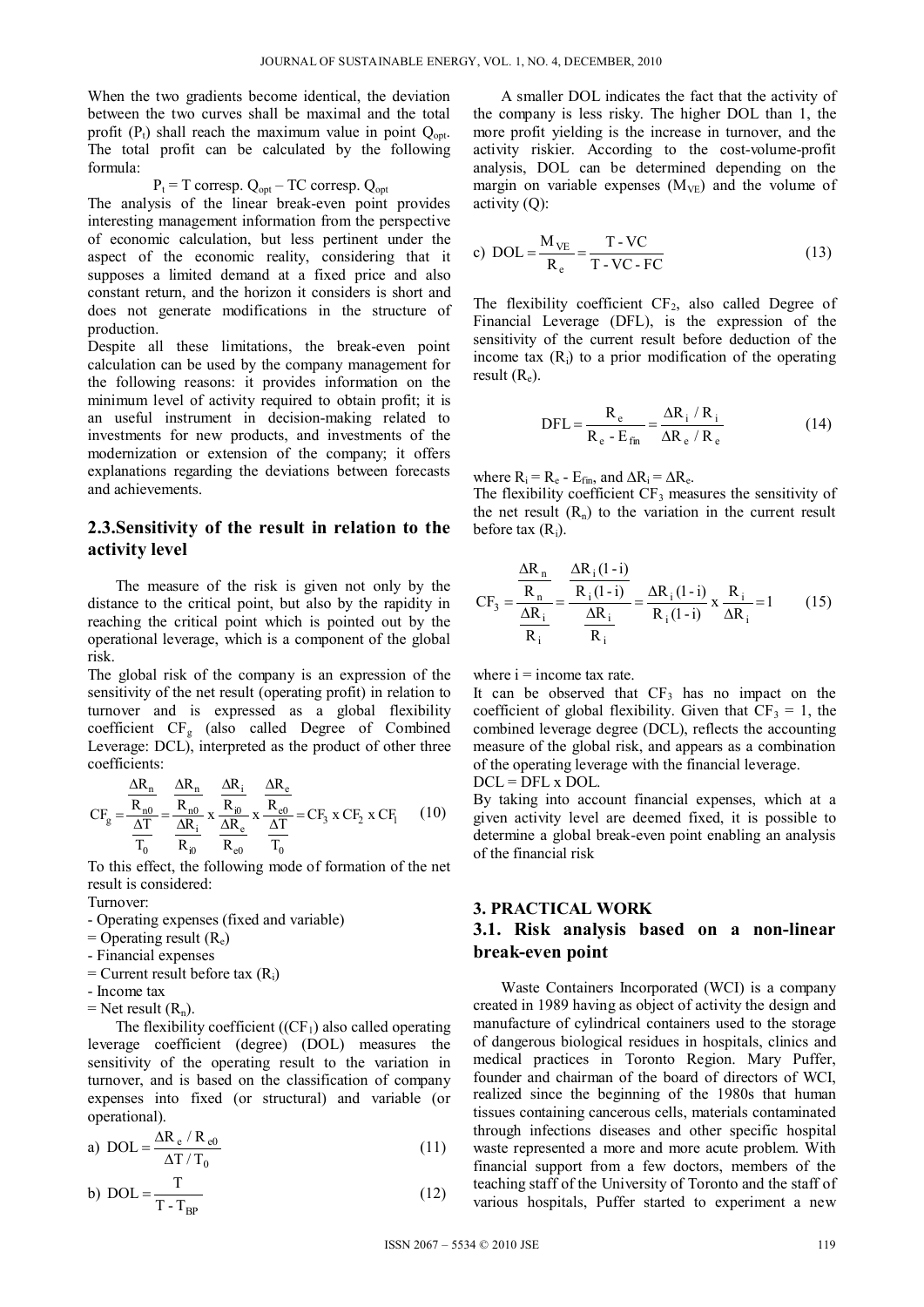system of collection and storage of this waste, which consisted of a cylindrical container in which the waste was placed together with an acid solution and then sealed. In 1991, Puffer perfected the cylindrical containers, tested them for leakage and storage efficiency, patented them and secured from the competent authorities of the province the approval to use the same.

The problem she and those who provided her with financial support were faced with was the devising of the best production plan and marketing strategies.

First, Puffer realized that the waste domain was a highly competitive sector, that their patented system was more efficient for some clients and less efficient for others, and that any of the clients would buy more cylinders if these were sold at a smaller price. She also realized that if the price remained constant, the total income would linearly increase with the increase in production (in which case the representation of the break-even point would be linear). However, if a smaller price per product unit is necessary in order to sell a higher number of products, p should decrease with the increase in Q, wherefrom a curvilinear graph of total income would result.

Puffer also reached the conclusion that unit variable costs would not remain constant. First, if only a few pieces of the respective product are manufactured, the workers will not be efficient, as they lack experience, there would be no discounts on the purchase price of raw materials on account of the small quantities purchased, and so on and so forth. Thus, as production would increase from the lowest level, costs would decrease. In other words, there would be scale saving. On the other hand, should it come to very large volumes of production, it would be necessary to hire new workers, inefficient considering their lack of experience, the activity would have to be organized in two or three shifts, overtime would have to be paid and the equipment would be exploited at such a rate that there would be frequent breakdowns and repairs would be expensive. Thus, beyond a certain point in production, costs will start to increase at a rapid pace and there would be scale non-saving. Considering the circumstances, WCI prepared two production and marketing strategies (Tables 1.1. and 1.2.):

Plan A: start from relatively low fixed costs (an initial capital of 2 million dollars), and relatively high variable unit costs, for any level of the production volume.

| Table 1.1. Plan A (Low operating leverage) |  |  |  |
|--------------------------------------------|--|--|--|
|--------------------------------------------|--|--|--|

| Units | Unit  | Total  | Variable  | Total    |       |       | Fixed Total Profit |
|-------|-------|--------|-----------|----------|-------|-------|--------------------|
|       | price | income | unit cost | variable | costs | costs |                    |
|       | (USD) |        |           | costs    |       |       |                    |
| 0     | 13,20 |        | 0,00      | 0        | 100   | 100   | $-100$             |
| 25    | 10,00 | 250    | 10,00     | 250      | 100   | 350   | $-100$             |
| 50    | 9,00  | 450    | 7,00      | 350      | 100   | 450   | $\Omega$           |
| 75    | 8,00  | 600    | 5,33      | 400      | 100   | 500   | 100                |
| 100   | 7,20  | 720    | 5,00      | 500      | 100   | 600   | 120                |
| 125   | 6,40  | 800    | 4,92      | 615      | 100   | 715   | 85                 |
| 150   | 5,85  | 878    | 5,27      | 791      | 100   | 891   | $-13$              |
| 175   | 5,40  | 945    | 6,00      | 1050     | 100   | 1150  | $-205$             |
| 200   | 4,90  | 980    | 7.50      | 1500     | 100   | 1600  | $-620$             |

Plan B started from higher fixed costs (5 million dollars), and lower unit variable costs determined by the high degree of technological equipment enabled by the initial investment.

The total income curve is the same for both plans, as clients generally do not care how the respective containers are being manufactured, as long as they comply with the high quality specifications.

| Table 1.2. Plan B (High operating leverage) |  |  |
|---------------------------------------------|--|--|
|                                             |  |  |

| Units | Unit  | Total  | Variable  | Total    | Fixed | Total | Profit |
|-------|-------|--------|-----------|----------|-------|-------|--------|
|       | price | income | unit cost | variable | costs | costs |        |
|       | USD)  |        |           | costs    |       |       |        |
| 0     | 13,20 | 0      | 0.00      | 0        | 200   | 200   | $-200$ |
| 25    | 10,00 | 250    | 12,50     | 300      | 200   | 500   | $-250$ |
| 50    | 9,00  | 450    | 7.50      | 375      | 200   | 575   | $-125$ |
| 75    | 8,00  | 600    | 5,73      | 430      | 200   | 630   | $-30$  |
| 100   | 7.20  | 720    | 4,60      | 460      | 200   | 660   | 60     |
| 125   | 6,40  | 800    | 3.92      | 490      | 200   | 690   | 110    |
| 150   | 5,85  | 878    | 3.53      | 530      | 200   | 730   | 148    |
| 175   | 5,40  | 945    | 3.54      | 620      | 200   | 820   | 125    |
| 200   | 4,90  | 980    | 3,70      | 740      | 200   | 940   | 40     |

When Puffer represented graphically all these factors, she obtained an S-shaped curve of total costs, as shown in figure 1.3 (Plan A) and figure 1.4 (Plan B), respectively.



**Fig. 1.3 Plan A** 



**Fig. 1.4. Plan B**  *Which plan was the best?* 

Plan A, which featured a low degree of operating leverage, featured a break-even point at a lower level than that of plan B (50.000 units as compared to 82.500 units). Moreover, plan A would have required a production capital of only 2 million dollars, while plan B would require 5 million dollars to the same effect. However, plan B would yield a higher profit than A, namely USD 148.000 \$ as compared to USD 120.000, in the production volume point yielding maximum profit. The return rate of the invested capital would have been mainly the same for both plans, again considered from the perspective of the production volume point yielding maximum profit.

During the first meeting of Puffer with the members of the board of directors of WCI, most of them were in favour of plan A, mainly because they felt it presented a smaller degree of risk due to a low break-even point. One of the members of the board of directors asked if

Puffer could lay sets of probabilities for various sales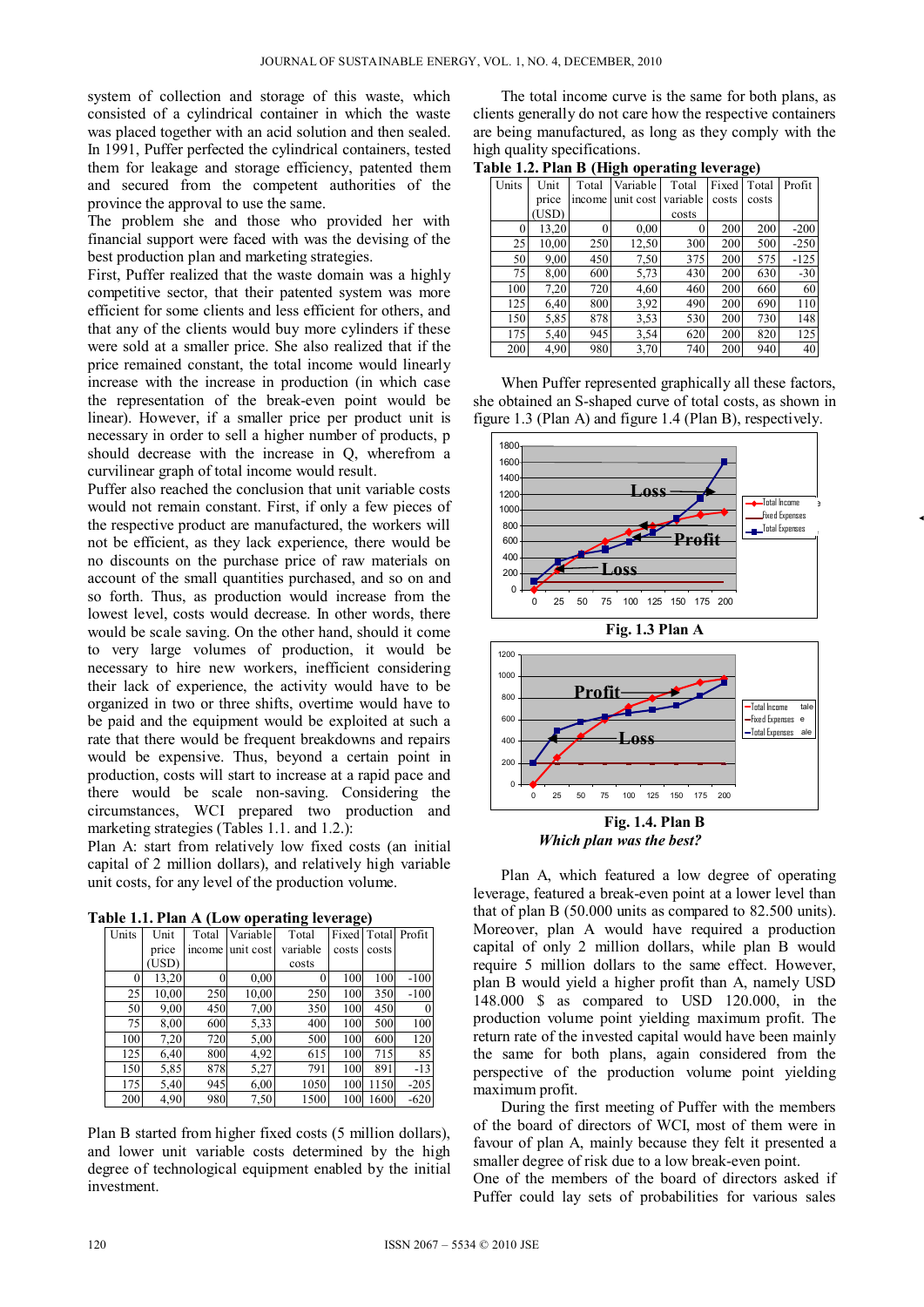(expressed as products units) as if that was feasible, then it would be possible to calculate the profits forecasted for each of the two plans. Anyway, it turned out that Puffer was not convinced that it was possible to apply, in that case, a distribution of probabilities, on account of the variation in the price of sale with the number of sold units. It was agreed that the best estimate of the profits for each level of sales income were the values entered in the column headed Profit in tables 1.1 and 1.2. At that point, everybody agreed that plan A was the best and that it should be adopted.

At the end of the meeting, Puffer mentioned rumour had it that Retrot Industries (RI), a national-scale<sub>l</sub>. company and the leading manufacturer of medical waste collection and storage system planned to penetrate the market of cylindrical containers, but that if WCI started the production, RI could be prevented from entering said market.

If WCI had implemented plan A, it would have manufactured 100.000 cylindrical containers and would have sold them at a price of USD 7,20 a piece. But this would have given RI the chance to enter the market, build up a type B manufacture capacity, and subsequently set a market price of \$ 5,85 or \$ 4,90 a piece. WCI would have had to come up with a reaction to this price. At that point, the total demand would have been of 200.000 units, and it was supposed that such demand would have been equally satisfied by WCI and RI (therefore they would have supplied 100.000 units each time). Under these circumstances, the situation of WCI would be as follows:

- total income from 100.000 units x  $$ 4,90$  / unit = \$ 490.000 and
- total costs for  $100.000$  units x \$ 5,00 / unit +  $$100.000 = $600.000$ .

It appears that actually it would have sustained a loss of \$ 100.000.

We must also point out that WCI would not have covered even its variable costs, in which case it would have been better to shut the factory to limit the losses to \$ 100.000.

RI, on the other hand, would have sustained losses, but it would have at least covered its variable costs, so it would have continued to manufacture. If WCI had shut the factory, RI would have cornered the whole market and could have increase the prices, manufacture more and make considerable profit

It thus became obvious that under such circumstances, the greatest danger was to opt for building a small manufacturing capacity with high variable costs, as this strategy would have permitted another company to penetrate the market, build a higher and more efficient manufacturing capacity, set a lower price for the same type of product and thus take WCI out of the respective market.

#### **3.2. Assessment of the operational risk based on the degree of operating leverage**

Three companies are manufacturing the same type of product sold at the same price (p) of EUR 1000. Company A owns a small percentage of automated equipment, wherefrom it results a low level of fixed expenses. Company B employs automated equipment in

an average proportion, and company C is highly automated. The fixed expenses (FE) and variable cost (v) corresponding to each company are set forth in table 1.3.

#### **Table 1.3.**

|                   | Company | Company | Company           |
|-------------------|---------|---------|-------------------|
|                   |         |         |                   |
| (thousand)<br>FE. | 30.000  | 60.000  | 90.000            |
| euros)            |         |         |                   |
| v (euros/piece)   | 2 250   | 1.800   | 1.50 <sub>0</sub> |

#### **Requirements:**

Calculate the critical point and the degree of operating leverage – DOL for the variation in sales from 100.000 to 200.000 pieces;

Analyze the risk associated to each company, by explaining the values corresponding to the two indicators.

#### **Solution:**

Table 1.4 presents the results of the calculation of the total expenses and income corresponding to the quantity of 20.000, 100.000 and 200.000 product pieces.

#### **Table 1.4.**

| Q       | $TE = FE + v * O$ (thousand |         |         |         | $TI = O*V$       |         |
|---------|-----------------------------|---------|---------|---------|------------------|---------|
|         | euros)                      |         |         |         | (thousand euros) |         |
|         |                             | В       |         |         |                  |         |
| 20,000  | 75.000                      | 96.000  | 120,000 | 60,000  | 60.000           | 60.000  |
| 100.000 | 255,000                     | 240,000 | 240,000 | 300,000 | 300,000          | 300,000 |
| 200,000 | 480.000                     | 420.000 | 390.000 | 600,000 | 600.000          | 600.000 |

Based on the total income and expenses, the operating result and the average unit costs were determined (according to table 1.5).

**Table 1.5.** 

| Q       | $Ores = TI - TE$<br>(thousand euros) |           |                 |      | Average unit $cost =$<br>TE/O (thousand euros) |      |
|---------|--------------------------------------|-----------|-----------------|------|------------------------------------------------|------|
|         |                                      | R         |                 |      |                                                |      |
| 20.000  | $-15,000$                            | $-36,000$ | $-60.000$       | 3750 | 4800                                           | 6000 |
| 100.000 | 45,000                               | 60.000    | 60.000          | 2550 | 2400                                           | 2400 |
| 200,000 | 120.000                              |           | 180.000 210.000 | 2400 | 2100                                           | 1950 |

Using the calculation formulae of the critical point (expressed in physical units) and those of the DOL, the values in table 1.6 are obtained.

$$
Qert = \frac{FE}{p - v} \qquad DOL = \frac{\Delta R_e / R_e}{\Delta T / T}
$$
 (16)

Example for company A:

Qert.A = 
$$
\frac{30.000.000}{3.000 - 2.250}
$$
 = 40.000 pieces  
DOL<sub>A</sub> =  $\frac{(120.000 - 45.000)}{45.000}$  :  $\frac{(600.000 - 300.000)}{300.000}$  = 1,67

The results corresponding to the three analyzed companies are set forth in Table 1.6.